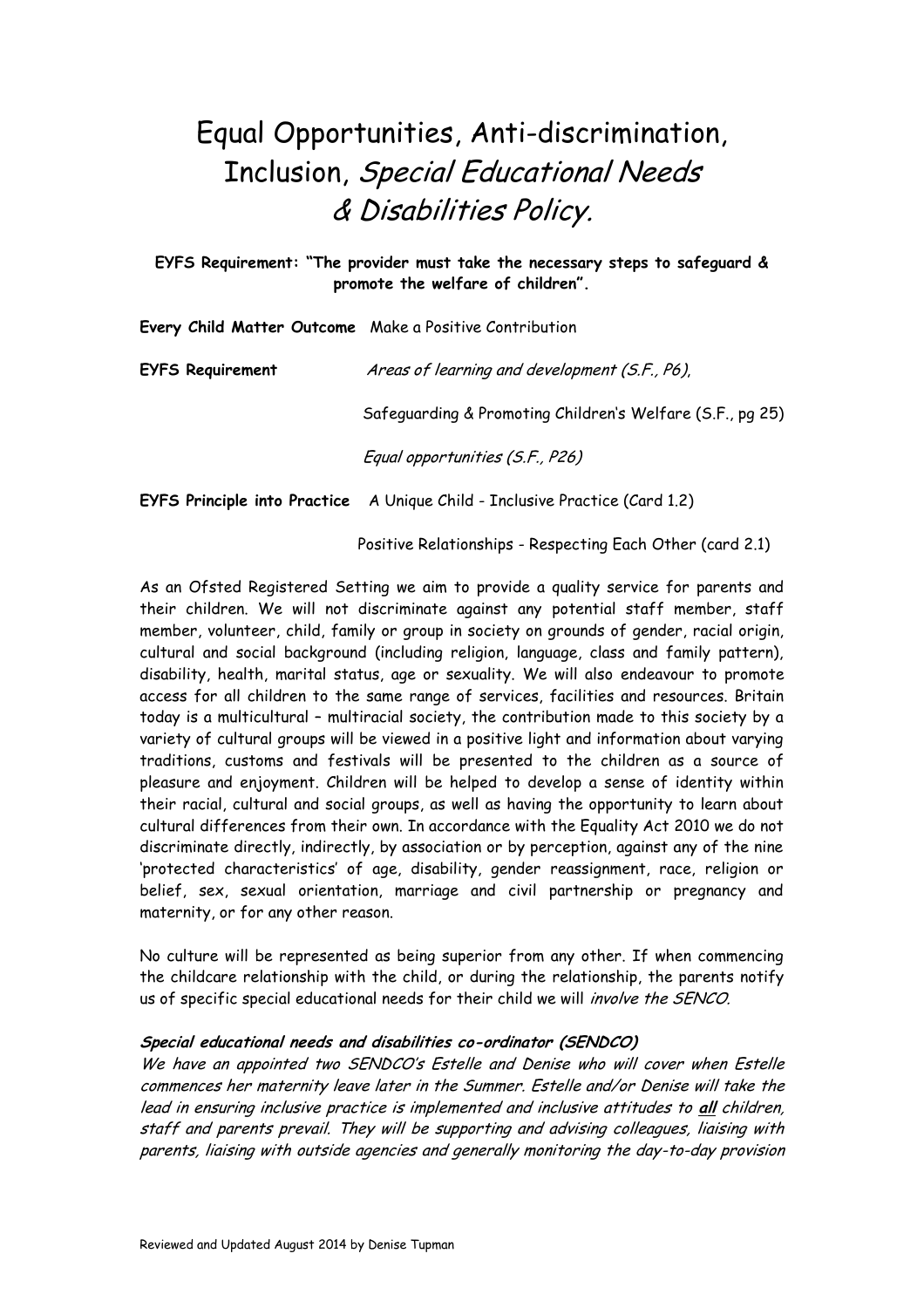for children identified as not making adequate progress or other children with individual/additional needs.

## SENDCOs will:

- Attend local authority training
- Attend SENDCO network meetings held by local authorities
- Maintain children's records and an overview of all children with SEND
- Observe and assess children causing concern and draw up IEPs in consultation with parents, children and colleagues
- Ensure staff support children with EAL or children who are bilingual
- Monitor the learning journeys of children and be aware of their progress in the 7 areas of learning
- Contribute to progress checks and transition documents
- Maintain the Inclusion, Equality and Diversity files
- Organise review meetings with parents and other professionals.
- If we believe that a child already in our care has a specific problem we will note down our observations and the SENDCO and Key worker will liaise with the parents on the subject.

Children who speak EAL or are bilingual, are not normally described as having SEN unless they are not making satisfactory progress towards the early learning goals. However, SENDCOs will also keep an overview of children from any minority groups. Our setting participates in the local schemes for providing 1-1 support for children with complex needs. Individual support is subject to an assessment by local agencies and a commitment to being financed by the local authority. In exceptional circumstance a parent may choose to finance individual support.

During our time caring for your child we will endeavour to:

- Include all children within the activities;
- Support all children to continue to develop a positive self-image;
- Ensure other cared for children understand the special needs of the child and that they are supporting a positive environment for the child;

We aim to recognize that all children and young people have the right to express their needs and we will endeavour to meet these needs. We will aim too safeguard the welfare of every child and to create a friendly and caring setting to challenge unacceptable language, actions or beliefs which may be prejudicial or exclusive to others. We aim to recognize the importance and needs of parents and families in the life of every child, to treat each child as an individual; recognizing, valuing and encouraging their individuality and their potential. We aim to treat inclusion as an individualized approach catering for needs that arise as and when possible, accounting for all children, parents, carers and staff needs.

We aim to respect differences; to help each child develop their self-respect and to respect others. We aim to avoid stereotyping; each child will be given opportunities to explore, understand and value differences and similarities. We aim to provide positive images; each child will be offered access to a range of resources that reflect a rich diversity of society. We also aim to work in partnership with parents and with all others